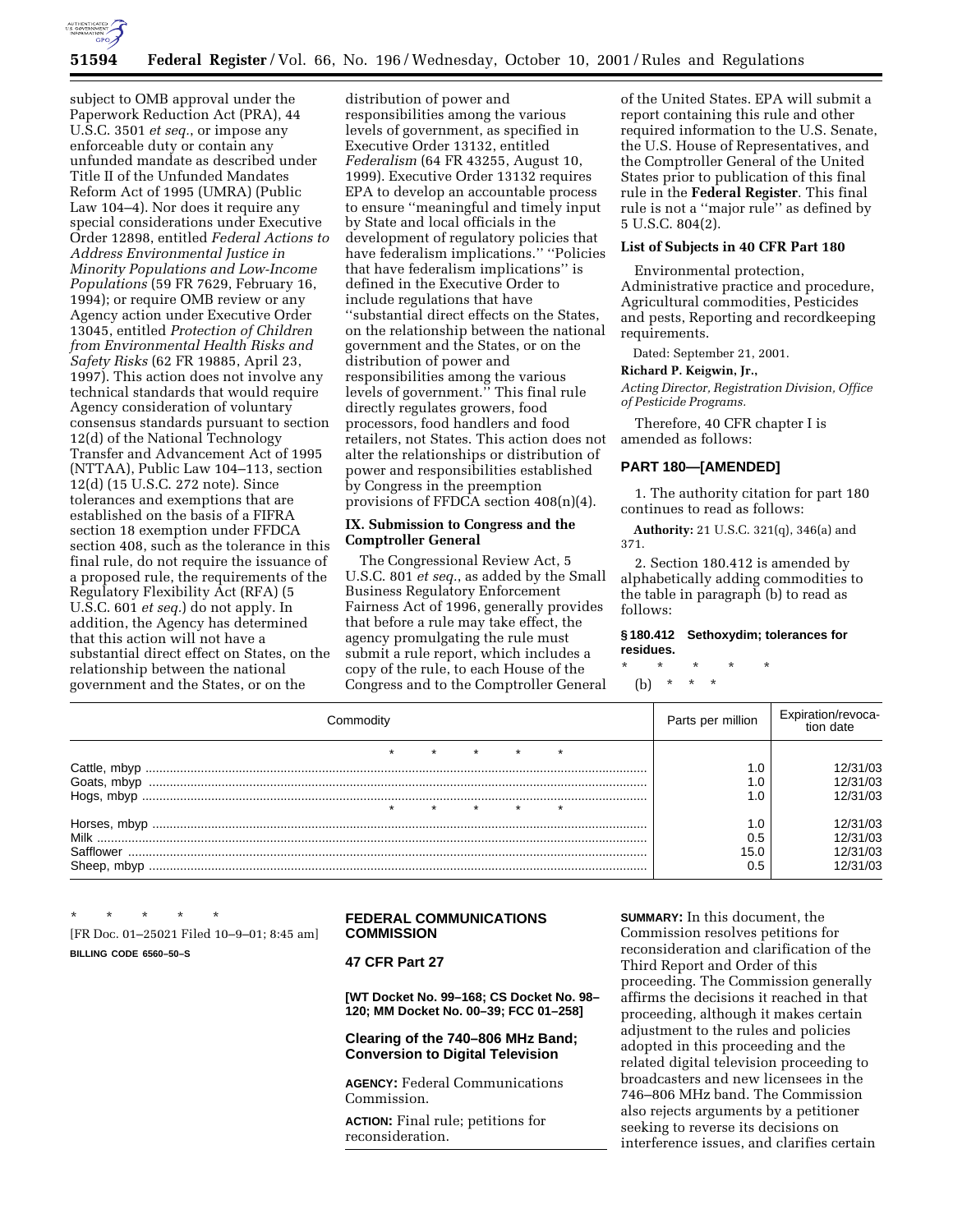aspects of the applicable interference standards.

**DATES:** Effective October 10, 2001.

**FOR FURTHER INFORMATION CONTACT:** William Huber of the Auctions and Industry Analysis Division at (202) 418– 0660 (voice), (202) 418–7233 (TTY), email: whuber@fcc.gov.

**SUPPLEMENTARY INFORMATION:** This is a summary of an Order on

Reconsideration of the Third Report and Order (''*Order on Reconsideration*'') in WT Docket No. 99–168, adopted on September 7, 2001 and released on September 17, 2001. The full text of this document is available for public inspection and copying during regular business hours at the FCC Reference Information Center, Portals II, 445 12th Street, SW, Room CY-A257, Washington, DC, 20554. This document may also be purchased from the Commission's duplicating contractor, Qualex International, Portals II, 445 12th Street, SW, Room CY-B402, Washington, DC, 20554, telephone 202– 863–2893, facsimile 202–863–2898, or via e-mail qualexint@aol.com.

## **Synopsis of the Order on Reconsideration of the Third Report and Order**

1. By the *Order on Reconsideration,* the Commission resolves petitions for reconsideration and clarification of the Third Report and Order in this proceeding (''*Upper 700 MHz Third Report and Order*''), 66 FR 10204 (February 14, 2001). The Commission generally affirms the decisions it reached in the *Upper 700 MHz Third Report and Order,* although it makes certain adjustments to the rules and policies adopted in this proceeding and the related digital television (''DTV'') proceeding to accommodate the implementation of voluntary bandclearing agreements among incumbent broadcasters and new licensees in the 746–806 MHz (''Upper 700 MHz'') band, which is currently occupied by TV Channels 60–69. The Commission also rejects arguments by a petitioner seeking to reverse our decisions on interference issues, and clarifies certain aspects of the applicable interference standards.

2. The Commission has received three petitions for reconsideration of the *Upper 700 MHz Third Report and Order.* One petition was filed by Spectrum Clearing Alliance (''SCA''), which is led by Paxson Communications Corporation and joined by a number of other broadcasters having existing analog TV operations on Channels 60–69 as well as by other parties interested in band clearing. SCA stated in its petition that

it is developing a comprehensive, private band-clearing plan that would be a ''definitive framework for clearing the 700 MHz band.'' SCA asserted that the adoption by the Commission of certain procedural and DTV policy changes would facilitate early clearing and provide certainty to prospective bidders that the Channel 59–69 spectrum will be cleared by a certain date. One signatory of the SCA Petition, Spectrum Exchange Group, LLC (''Spectrum Exchange''), which has expressed an interest in serving as an intermediary to facilitate SCA's clearing scheme, also filed a separate petition in support of the SCA plan.

3. The Association for Maximum Service Television, Inc. (''MSTV'') also filed a petition, primarily seeking reconsideration of our decision in the *Upper 700 MHz Third Report and Order* not to adopt a new ''no interference'' standard that would prohibit any new involuntary interference to existing licensees. MSTV also sought clarification of the appropriate interference standard to be used for protection of DTV allotments and facilities from modified analog operations. Finally, MSTV requested that the Commission rule out the possibility that other types of bandclearing policies might be adopted in the future and express ''an unqualified commitment to voluntary band clearing.''

4. *DTV Construction Deadlines For Single-Channel Broadcasters.* The Commission initially adopted a DTV construction schedule that requires rapid build-out of digital broadcast facilities, among other reasons, to ''ensure that recovery of broadcast spectrum occurs as quickly as possible.'' The DTV construction deadlines are set forth in § 73.624(d) of the Commission's rules. According to the remaining deadlines, those commercial television broadcasters that have not yet constructed their authorized digital facilities must do so by May 1, 2002, and noncommercial broadcasters must complete their DTV facilities by May 1, 2003. Consistent with this plan, the *Upper 700 MHz Third Report and Order* stated that, if a broadcaster is left with only a single analog allotment as a result of a voluntary band-clearing agreement, it must convert to DTV by the deadline set forth in § 73.624(d).

5. SCA sought reconsideration of the Commission's decision in the *Upper 700 MHz Third Report and Order* to require broadcasters that are left with a single channel as a result of a band-clearing arrangement to comply with the current DTV construction deadlines. In its petition, SCA requested that the

Commission permit an incumbent broadcaster participating in an arrangement that clears an allotment in the Channels 59–69 band and leaves that broadcaster with only a single channel to remain in analog operation beyond the DTV construction deadline and to convert to digital at any time during the DTV transition. In a subsequent *ex parte* submission, SCA proposed that such single-channel broadcasters be permitted to continue to operate in analog ''until December 31, 2005 or when 70% of the television households in their markets are capable of receiving digital broadcast signals over-the-air.''

6. Upon review of the arguments presented, the Commission agrees that a broadcaster that gives up one of its channels to accommodate band clearing should have the flexibility to convert to DTV at a later stage in the transition period.

7. The Commission finds that the DTV conversion process as a whole will not be significantly retarded by affording this limited group of broadcasters the flexibility to complete their digital conversion at a later date. Under the policy the Commission adopts today, if a broadcaster gives up one of its channels to accommodate band clearing (pursuant to Commission authorization), that single-channel broadcaster may continue to operate in analog until December 31, 2005. Moreover, if such single-channel broadcaster seeks an extension of this deadline and is able to demonstrate that less than 70% of the television households in its market are capable of receiving digital broadcast signals, the Commission will presume that such request is in the public interest. Because the number of Channel 59–69 stations is small and because stations with low viewership may be more likely to give up their second allotment, extending the DTV construction deadline for these singlechannel broadcasters should not have a significant effect on the broadcast industry's ability to meet the 85% consumer penetration target set forth in section 309(j)(14)(B) of the Act. Thus, the Commission finds that the benefits of relief from the upcoming DTV construction deadline for this group of broadcasters outweigh the potential risk that such limited relief may delay the DTV transition.

8. *Interference Protection Standards.* The *Upper 700 MHz Third Report and Order* confirms our intention to review license modification applications associated with band-clearing arrangements under established DTV protection criteria. Among those criteria are provisions that specifically allow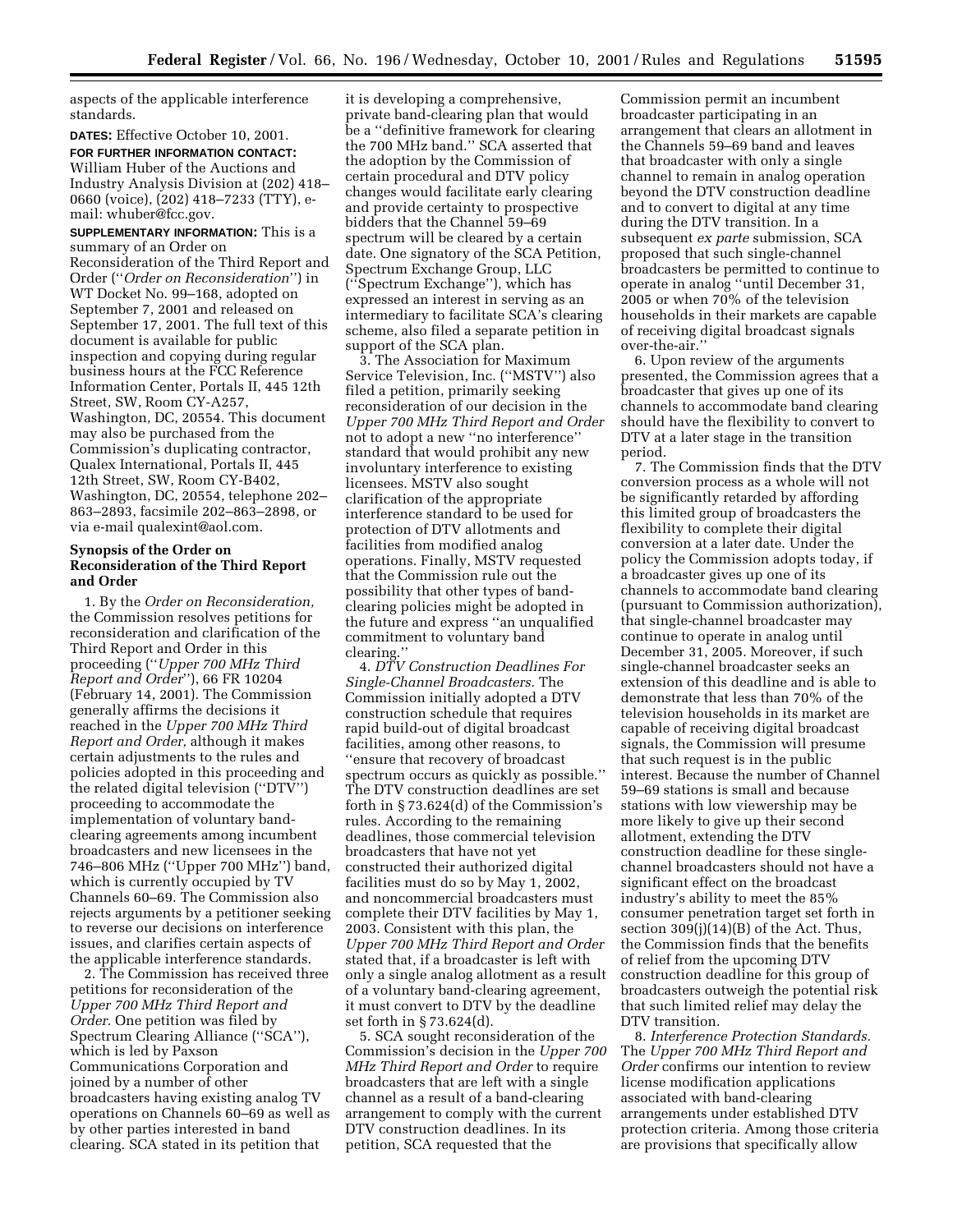certain levels of *de minimis* interference from proposed DTV stations to nearby full-service TV and DTV facilities. Under our *de minimis* interference allowance, non-conforming DTV applications may be permitted where interference will affect less than two percent of the population served by another analog or DTV station (provided that no new interference may be caused to a station already predicted to receive interference from all other broadcasters to ten percent or more of its population). The *Upper 700 MHz Third Report and Order* rejected a proposal by MSTV and other broadcast interests seeking the adoption of a new ''no interference'' standard that would prohibit any new involuntary interference to existing licensees.

9. MSTV sought reconsideration of this decision. The Commission disagrees with the premise of MSTV's argument, and affirms the policies announced in the *Upper 700 MHz Third Report and Order.* MSTV's argument is premised on its belief that issues associated with clearing of the Upper 700 MHz band are ''completely different'' from those of the DTV transition. MSTV fails to recognize that the process of clearing the Upper 700 MHz band has long been an integral part of the DTV transition process. For example, in the *DTV Sixth Further Notice of Proposed Rule Making,* 61 FR 43209 (August 21, 1996), the Commission stated that ''the recovery of spectrum continue[s] to be a key component of our implementation of DTV service.'' Contrary to MSTV's assertion, the policies outlined in the *Upper 700 MHz Third Report and Order* do not extend the *de minimis* interference protection criteria to a new or different problem. Rather, the *Upper 700 MHz Third Report and Order* simply clarified that DTV broadcasters participating in band-clearing arrangements could continue to benefit from the flexibility allowed under the DTV technical rules.

10. In urging the Commission to clarify that the DTV two percent *de minimis* interference allowance does not extend to analog license modification applications, MSTV contended that the *Upper 700 MHz Third Report and Order* has created an ambiguity about the circumstances in which the DTV two percent *de minimis* interference limit applies. The *Upper 700 MHz Third Report and Order* did not change the interference standards for analog proposals to protect DTV service. Applicants seeking modifications of full-service analog TV stations may not cause any additional interference to DTV service, other than a 0.5%

reduction in service population to account for rounding and calculation tolerances.

11. *DTV Replication Policy.* One of the Commission's goals in designing the initial DTV Table of Allotments was to design DTV service areas that would, to the greatest extent possible, allow each broadcaster to provide DTV service to a geographic area that is comparable to its existing NTSC service area. This replication goal meant that each DTV channel allotment was chosen to best allow its DTV service to match the Grade B service contour of the NTSC station with which it was paired. Implicit in the replication goal is the Commission's expectation that DTV stations will eventually be constructed with "full-replication" facilities. In the initial stages of the DTV transition, each DTV facility will be entitled to interference protection to its existing and authorized DTV contour, as well as to its April 1997 NTSC Grade B service area. Although the Commission considered whether broadcasters should be required to replicate fully their analog service areas with DTV coverage, the Commission decided in its recent *DTV Biennial Review Order,* 66 FR 9973 (February 13, 2001), not to require full replication of analog facilities with DTV. Instead, the Commission decided that it would ''cease to give interference protection to [broadcasters'] unreplicated service area as of December 31, 2004.'' Thus, by December 31, 2004, commercial DTV licensees must either be on-the-air replicating their April 1997 NTSC Grade B service area or lose interference protection to the unreplicated portion of this service area outside the noise-limited signal contour.

12. In its petition, SCA asserted that, where a broadcaster does not fully replicate for purposes of implementing a band-clearing arrangement, the Commission should not eliminate interference protection from unreplicated service areas at the end of 2004.

13. The Commission decides to create a limited exception to the DTV replication use-or-lose policy for singlechannel broadcasters that do not fully replicate (operate with their full allotted facilities) after implementing a bandclearing arrangement. As with its decision on DTV construction deadlines for single-channel broadcasters, the Commission believes that this approach is supported by the congressional plan for the transition of this spectrum to new public safety and commercial uses.

14. In the *DTV Biennial Review Order*, the Commission chose not to require such replication so as ''to give

broadcasters a measure of flexibility as they build their DTV facilities to collocate their antennas at common sites, thus minimizing potential local difficulties locating towers and eliminating the cost of building new towers.'' The Commission finds that it is consistent with the underlying intent of that policy to afford certain broadcasters relief from the DTV replication protection deadline. For instance, in connection with a band-clearing arrangement as discussed, it would be inconsistent with the intent of the replication policy to remove DTV replication protection at the end of 2004 from a single-channel broadcaster that has been permitted to continue its analog operations on a digital allotment until the end of 2005 (or perhaps later). Instead, in such a case, the Commission believes that a broadcaster that is left with a DTV single-channel allotment as a result of a band-clearing arrangement should retain the interference protection associated with that DTV allotment for a period of 31 months after beginning to transmit in digital. This period is equal to the period of interference protection for unreplicated areas that the Commission provided to all broadcasters in the *DTV Biennial Review Order*.

15. *Spectrum Clearing Alliance's Comprehensive Band-Clearing Plan*. In the *Upper 700 MHz Third Report and Order*, the Commission found that ''secondary auctions'' or other such comprehensive market-oriented bandclearing mechanisms could be used to facilitate efficient band clearing.

16. SCA asserted that, with Spectrum Exchange and other broadcasters, it is currently in the process of developing a ''comprehensive'' band-clearing plan that is intended to serve as a framework for clearing the Channel 59–69 band. In its petition, SCA asked for a certain level of Commission involvement in executing its plan, and outlined certain actions to be taken by the Commission to assist in publicizing SCA's bandclearing plan.

17. The Commission acknowledges that there are strong public interest benefits favoring comprehensive band clearing. However, the Commission finds that additional involvement beyond its existing processes is not necessary to facilitate SCA's proposed private clearing arrangement (or any other comprehensive clearing plans). Under a voluntary, comprehensive band-clearing scheme established prior to the auction, bidders in the Commission's auction will be able to bid with some certainty that the spectrum will be cleared and avoid the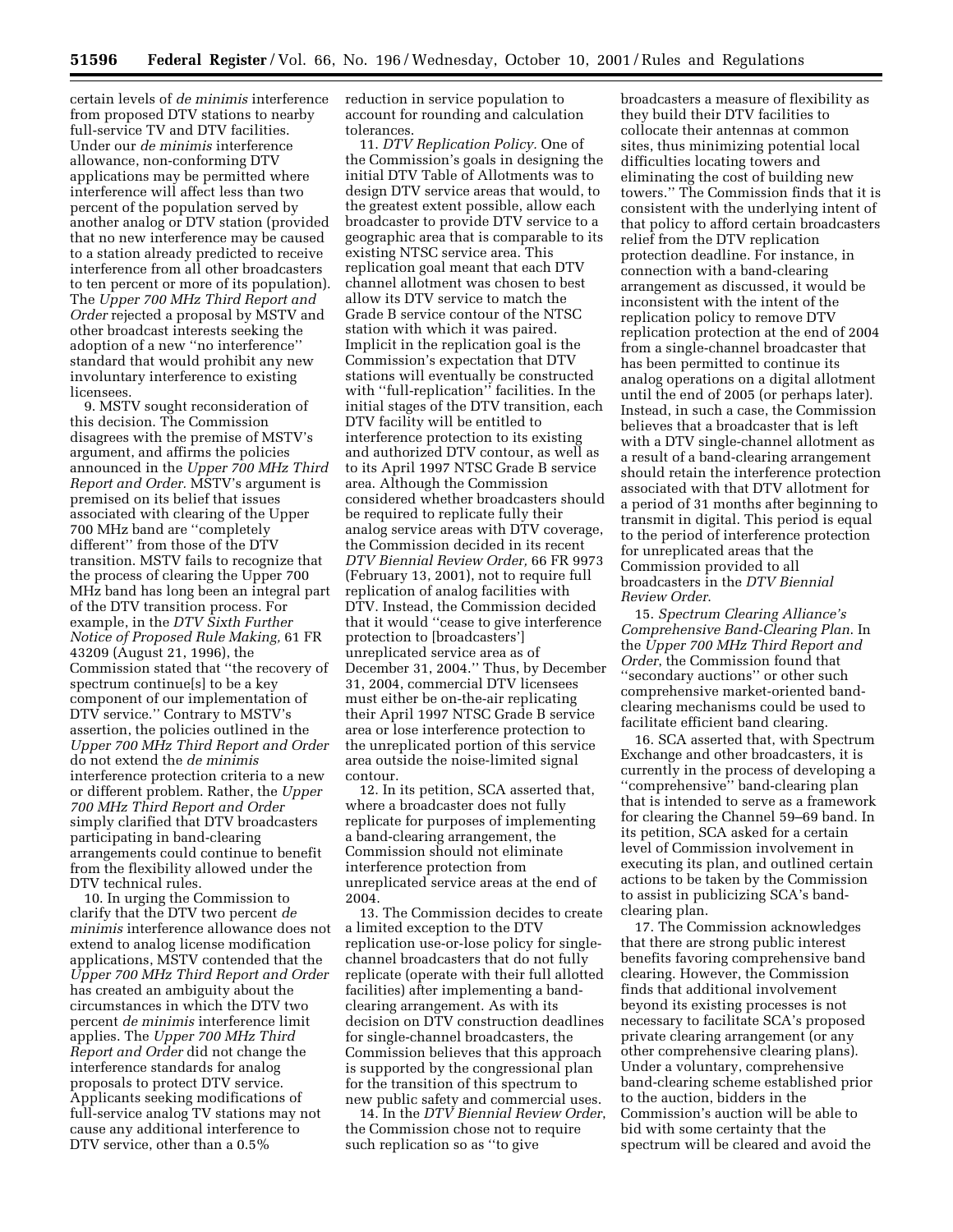delay and expense of complex postauction bargaining.

18. The Commission finds that the *Order on Reconsideration*, in addition to the existing public processes for considering modification applications and associated regulatory requests to implement band-clearing agreements, should be sufficient to maximize the likelihood that all potential participants would have actual notice of an opportunity to participate in voluntary, comprehensive band-clearing arrangements, such as that being developed by SCA.

19. *Expedited Processing of Regulatory Requests*. In the *Upper 700 MHz Third Report and Order*, the Commission found it unnecessary to adopt a 60-day application processing deadline. SCA requested reconsideration of the decision not to adopt an explicit timeline. In light of the substantial public interest benefits associated with voluntary band-clearing agreements, the Commission delegates to the Mass Media Bureau authority to establish a 90-day processing period for band-clearing requests. The Commission concludes that an explicit time period would promote certainty in the clearing process.

20. License modification applications necessary to implement band-clearing arrangements would be granted at the end of the 90-day time period, unless the application is found to be defective, is opposed, or an integral request for waiver or other regulatory request cannot be granted. Upon notice to the applicant, the Mass Media Bureau could toll the 90-day deadline during the period in which an applicant is responding to a staff request for additional information. The Mass Media Bureau could also, upon notice to the applicant, extend the processing period if the caseload of regulatory requests associated with band-clearing arrangements makes it administratively impractical to complete processing within a 90-day period. The 90-day processing period would not apply to those applications that do not make a *prima facie* case of meeting the presumptions previously established in this proceeding for voluntary requests associated with band-clearing arrangements or that are not otherwise entitled to streamlined processing. Staff will regularly issue notice of modifications granted pursuant to this process.

21. *Proposal to Relax Waiver Policies*. Our previous decisions in this proceeding have provided guidance on a number of aspects of the Commission's treatment of regulatory requests associated with band-clearing

arrangements. In regard to such regulatory requests, SCA proposed that the Commission adopt a ''relaxed waiver standard'' with respect to interference to Class A stations or where other requirements (e.g., city grade coverage) are not met.

22. In light of the balance that the Commission has achieved among the various objectives in this proceeding, it declines to adopt a general ''relaxed waiver'' policy.

23. *Treatment of Pending Channel 59– 69 Applicants*. The Commission confirms that broadcasters with pending DTV applications will be permitted to benefit from band-clearing policies announced in this proceeding. The Commission finds no principled reason to distinguish between those broadcasters that have already been granted authority to operate in this band and those that have not yet received an authorization. Clearing of both pending applications and authorized facilities would serve the objectives of this proceeding.

24. The Commission continues to believe that voluntary agreements between broadcasters and new wireless licensees should result in the effective clearing of the 700 MHz band, and find no basis for disturbing our announced policy.

### **Procedural Matters**

## *A. Regulatory Flexibility Act and Paperwork Reduction Act*

25. Section 213 of the Consolidated Appropriations Act, 2000 states that the Regulatory Flexibility Act (as well as certain provisions of the Contract With America Advancement Act of 1996 and the Paperwork Reduction Act) shall not apply to the rules and competitive bidding procedures governing the frequencies in the 746–806 MHz band (currently used for television broadcasts on Channels 60–69). Because the policies and rules adopted in the Order on Reconsideration of the Third Report and Order relate only to assignments of those frequencies, no Final Regulatory Flexibility Analysis or Paperwork Reduction Analysis is necessary.

### *B. Alternative Formats*

26. Alternative formats (computer diskette, large print, audio cassette and Braille) are available to persons with disabilities by contacting Brian Millin at (202) 418–7426 (voice), TTY (202) 418– 7365, or at bmillin@fcc.gov. The Order on Reconsideration of the Third Report and Order can also be downloaded at *http://www.fcc.gov/Bureaus/Wireless/ Orders/2001/index.html*.

27. For further information concerning the Order on

Reconsideration of the Third Report and Order, contact William Huber of the Auctions and Industry Analysis Division at (202) 418–0660 (voice), (202) 418–7233 (TTY), e-mail: whuber@fcc.gov, Wireless Telecommunications Bureau, Washington, DC 20554.

### **Ordering Clauses**

28. Pursuant to sections  $1, 2, 4(i)$ ,  $5(c)$ , 7(a), 301, 302, 303, 307, 308, 309(j), 309(k), 311, 316, 319, 324, 331, 332, 333, 336, 337, 614, and 615 of the Communications Act of 1934, as amended, 47 U.S.C. 151, 152, 154(i), 155(c), 157(a), 301, 302, 303, 307, 308, 309(j), 309(k), 311, 316, 319, 324, 331, 332, 333, 336, 337, 614, and 615, the Consolidated Appropriations Act, 2000, Public Law Number 106–113, 113 Stat. 2502, and § 1.425 of the Commission's rules, 47 CFR 1.425, it is ordered that the Order on Reconsideration of the Third Report and Order is hereby adopted.

29. It is further ordered that, pursuant to sections 1, 2, 4(i), and 303 of the Communications Act of 1934, as amended, 47 U.S.C. 151, 152, 154(i) and 303, and § 1.429 of the Commission's rules, 47 CFR 1.429, the Petition for Reconsideration filed by MSTV on March 16, 2001 is denied, and the Petitions for Reconsideration filed by Spectrum Clearing Alliance and Spectrum Exchange Group, LLC on March 16, 2001 are granted to the extent discussed herein.

30. It is further ordered that authority is hereby delegated to the Mass Media Bureau to implement the policies for the introduction of new wireless services and to promote the early transition of incumbent analog television licensees to DTV service to the extent discussed herein.

## **List of Subjects in 47 CFR Part 27**

Communications common carriers, Radio.

Federal Communications Commission.

#### **Magalie Roman Salas,**

*Secretary.* [FR Doc. 01–25305 Filed 10–9–01; 8:45 am]

**BILLING CODE 6712–01–P**